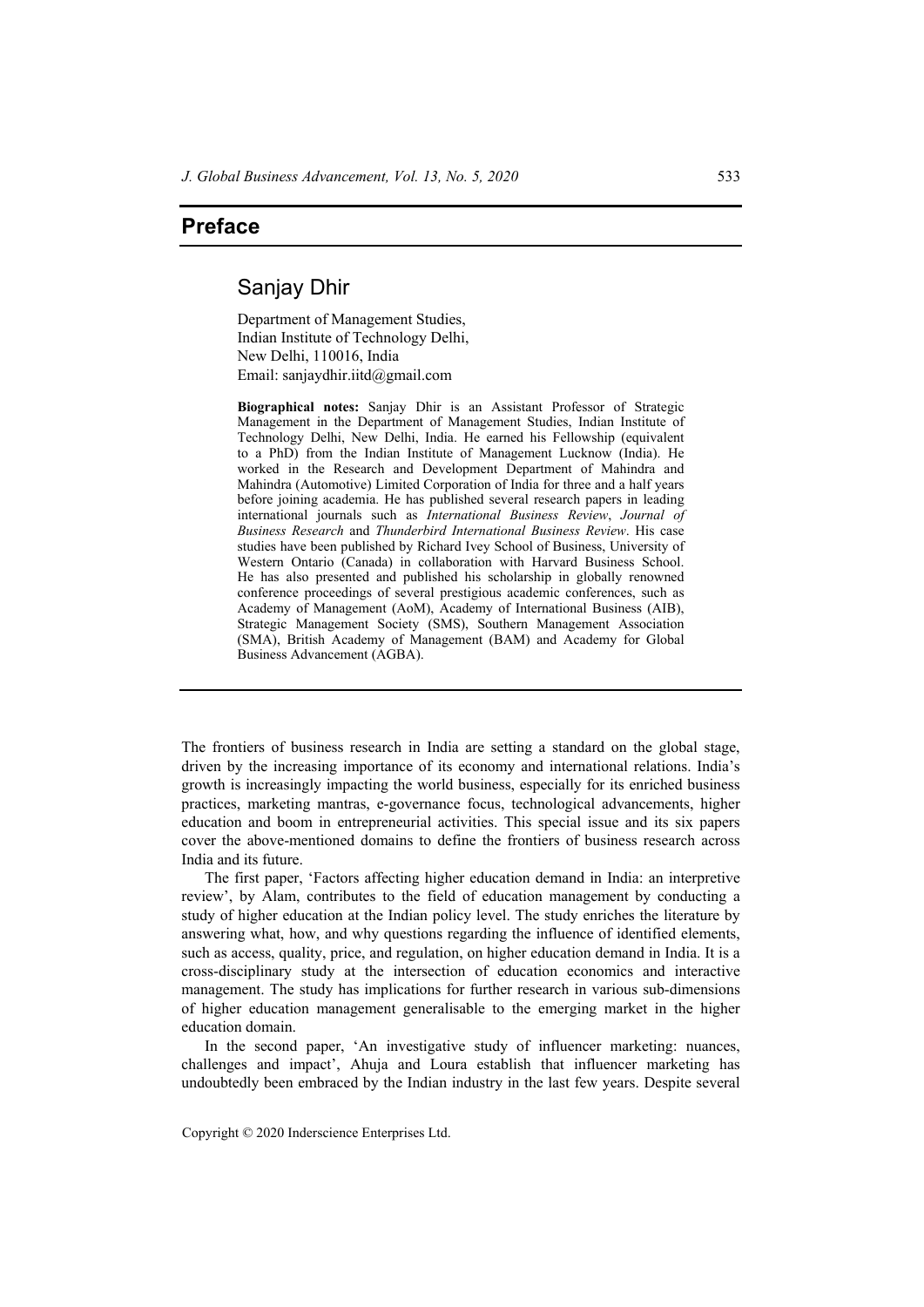interpretations of influencer marketing, the central idea is emphasised that the influencer is 'the one who creates influence'. However, the span of influence, facets of influence, and the impact of influencers are defined vividly in consonance with the type of industry. This study present insights into the strategy of influencer marketing in the context of Indian business. The study also seeks to decipher the ambiguity associated with influencer marketing, with the help of in-depth interviews from industry experts, academicians, bloggers, and other influencers comprising celebrities in India. The work has takeaways especially for Indian corporate professionals and SMEs who have been deliberating on using influencer marketing as a part of their communication strategy.

The third paper, 'Mapping responsive retailing to identify future research trajectories', by Sharma et al., identifies the theories, characteristics, context, and methodologies used in the domain of responsiveness since its inception. A comprehensive manual database with 633 articles from 1969 to 2020 has been created and analysed for the study. This study examines and demonstrates the growth of the subject domain from 1969 to 2019 through the application of a systematic assessment technique. Significant theories, characteristics, industries, countries, and methodologies used in the previous studies in the subject area have been identified, which will provide a solid platform for future researchers in the area.

The fourth paper, 'Drivers of strategic collaboration for e-governance in India: a qualitative study', by Pandey and Suri, recognises the dominating aspects that drive e-governance collaboration in India and proposes a conceptual research framework for its future testing and validation. The logic captured and synthesised in the interpretive matrix of the study for explaining the relationships amongst the variables is a valuable knowledge base and can be used by the practitioners for better understanding of the domain. This study is also expected to provide vital inputs to planners and implementers of e-governance projects in India. Researchers will also find it useful to adopt the TISM technique, especially in the e-governance setup.

The fifth paper, 'Internet of things and agriculture relationship: a bibliometric analysis', by Singh et al., through the analysis of 489 articles published from 2012 to 2019 found that the literature in IoT and agriculture is growing tremendously. The literature is analysed from the perspective of total citation and publication trends, highest cited articles, most influential authors, most productive institutions, most productive journals, articles citing IoT and agriculture literature, co-citation analysis, and keyword co-occurrences. The study finds that top articles in the domain are published in the context of smart farming, food supply chain, precision agriculture, drone surveillance systems, data analytics, floriculture, mobile phone computing, disaster management, deep learning, and security. Empirical studies can also be conducted on key themes in future to understand their impact on IoT and agriculture.

The final paper, 'TISM modelling of social enterprise ecosystem: a study in Indian context', by Jain et al., emphasises the need for creativity and innovation in Indian firms as the Indian economy gets assimilated in the global economy and India moves away from the traditional economy to the digital economy. The study aims to incentivise the eco-system creation for the Indian social enterprises and identifies the factors, their linkages and hierarchy. Social entrepreneurs play an important role in the economy of any country and they not only contribute to the economic growth but also create innovative solutions to some important societal problems. With this focus, the study indicates that the social and economic condition of nations is the most important factor for promotion of the social enterprise eco-system in the country.